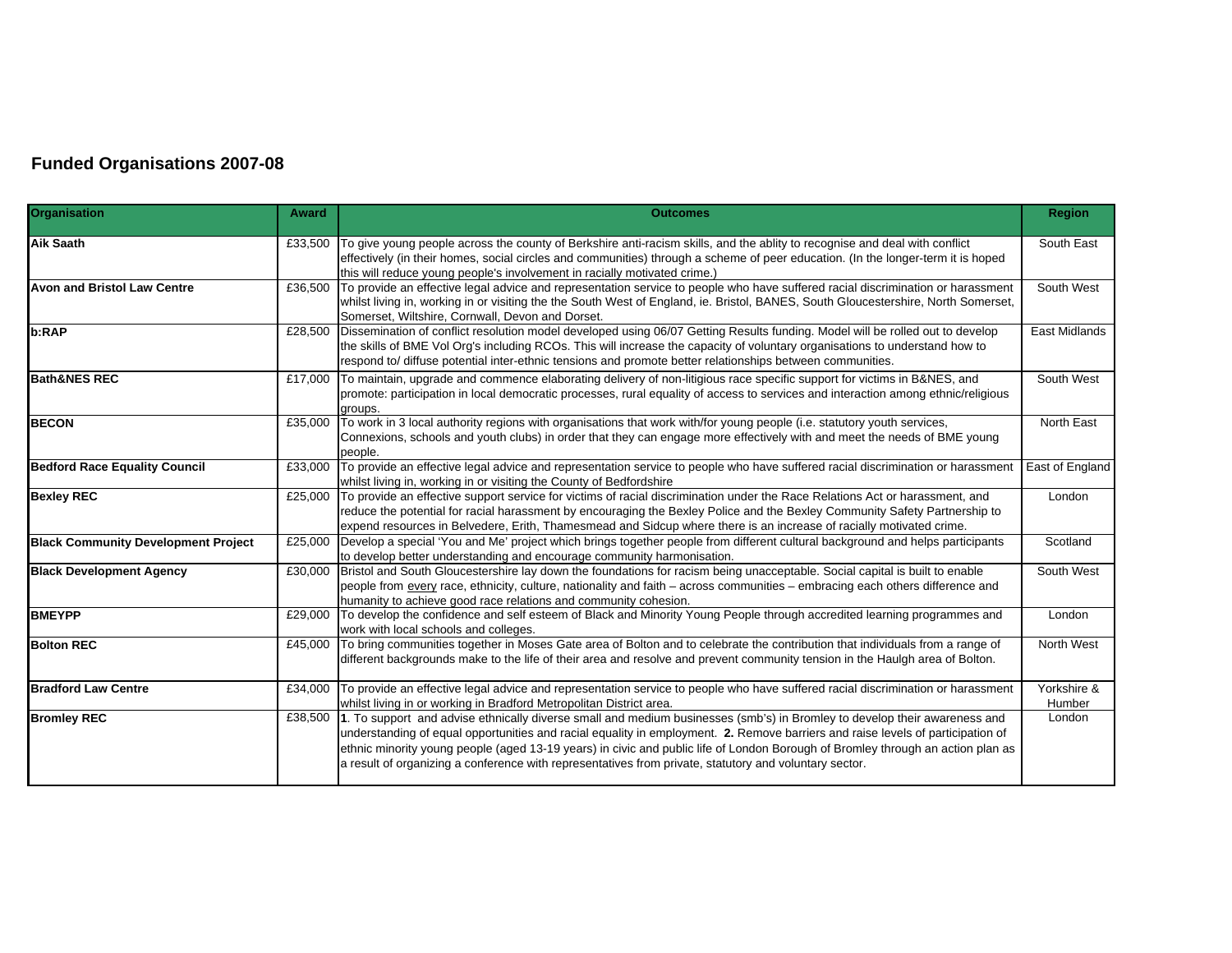| <b>Bury Metro REC</b>                        |         | £20,000 To create and develop relationships between different ethnic groups within the borough, creating a forum for cross-community       | North West           |
|----------------------------------------------|---------|--------------------------------------------------------------------------------------------------------------------------------------------|----------------------|
|                                              |         | work which will involve dialogue, interaction, involvement and participation of all ethnic groups in the community.                        |                      |
| <b>Caia Park Partnership Ltd</b>             |         | £22,500 Create an environment where people living in and around Caia Park have a greater understanding and knowledge about                 | Wales                |
|                                              |         | migrant workers and less fear and resentment of them by:                                                                                   |                      |
|                                              |         | i) Raising awareness and tackling negative stereotypes                                                                                     |                      |
|                                              |         | ii) Creating natural opportunities for local residents and migrant workers to meet, socialise and share views                              |                      |
|                                              |         | ii) Increasing the number of migrant workers that are volunteering with local organisations                                                |                      |
| <b>Carmarthenshire AVS</b>                   | £29,000 | Establish a Multi-Ethnic Network in the Llanelli area to provide pathways for black and minority ethnic people out of                      | Wales                |
|                                              |         | discrimination, isolation and disadvantage.                                                                                                |                      |
| <b>CEMVO (Scotland)</b>                      |         | £30,000 To increase community cohesion through the development of an Ethnic Minority Civic Congress (EMCC) that engages in civic,          | Scotland             |
|                                              |         | democratic and decision making processes, and develops dialogue and understanding between communities.                                     |                      |
| <b>Central London Law Centre</b>             | £28,500 | To provide an effective legal advice and representation service for people who have suffered racial discrimination or                      | London               |
|                                              |         | harassment whilst living in, working in or visiting our central London catchment area, or, other parts of inner/outer London               |                      |
|                                              |         | where there is no alternative source of suitable advice and assistance, and (except in exceptional circumstances) served by the            |                      |
|                                              |         | London tribunals of Watford, Stratford, London Central or London South.                                                                    |                      |
| <b>Central Scotland REC</b>                  |         | £73,500 1. Reduction of racial discrimination and support of victims of racial harassment through multi-agency partnership and cross       | Scotland             |
|                                              |         | regional work with public bodies and advice centres. 2. Promotion of understanding between people of different ethnic                      |                      |
|                                              |         | backgrounds including settled and new migrant people to prevent conflict arising from current climate of fear and controversy              |                      |
|                                              |         | about multi culturalism and migration. 3. Specialist advice and support will continue to be available across Central Scotland free         |                      |
|                                              |         | of charge at the point of delivery for all victims of discrimination and harassment. Our practice in this area will be systematically      |                      |
|                                              |         | enhanced, enabling individuals to be more confident in asserting their rights and in resolving problems themselves. Further                |                      |
|                                              |         | develop the specialized support and advice service in Perthshire and Kinross(P & K) with an active base and up-skilling of local           |                      |
|                                              |         | CAB staff to recognize and support people facing discrimination.                                                                           |                      |
| Centre for Equality & Diversity              | £30,000 | Increased understanding between young people living in divided communities and local partnerships sustained to tackle                      | <b>West Midlands</b> |
|                                              |         | community tensions created by far right groups and local media bias.                                                                       |                      |
| <b>Charnwood REC</b>                         |         | £33,000 Continue support for victims of racial discrimination and harassment, with non-legal casework and referrals to agencies for        | East Midlands        |
|                                              |         | support. Reduce potential for racial discrimation by encouraging multi agency work.                                                        |                      |
| <b>Cheshire, Halton &amp; Warrington REC</b> |         | £51,500 1. Effective participation of BME communities in civic life. 2. To provide an effective legal advice and representation service to | North West           |
|                                              |         | people who have suffered racial discrimination or harassment whilst living in, working in or visiting Cheshire, Halton,                    |                      |
|                                              |         | Warrington, Wirral (and, where there is no other suitable RRA advice available, the immediate neighbouring areas of North                  |                      |
|                                              |         | Wales.)                                                                                                                                    |                      |
| <b>Citizens Advice &amp; Rights Fife</b>     | £16,000 | An effective legal advice and representation service for people who have suffered racial discrimination or harassment whilst               | Scotland             |
|                                              |         | living in, working in, or visiting Fife.                                                                                                   |                      |
| <b>Citizens Advice Scotland</b>              | £33,000 | Build capacity at a local level and with local partners (in first instance CAB's and Unions) throughout Highland to feed into a            | Scotland             |
|                                              |         | specialist advice and support which will continue to be available across Highland free of charge at the point of delivery for all          |                      |
|                                              |         | victims of discrimination and harassment. Our practice in this area will be systematically enhanced, enabling individuals to be            |                      |
|                                              |         | more confident in asserting their rights and in resolving problems themselves.                                                             |                      |
| <b>Communities Empowerment Network</b>       |         | £33,500 An effective legal advice and representation service for young people (children, young people and their parents / carers) that     | London               |
|                                              |         | seeks to sharply reduce (and sustain the reduction of) the number of students excluded from school in the Greater London                   |                      |
|                                              |         | region where there are discernible patterns of racial discrimination *. Specifically, the project will secure their educational            |                      |
|                                              |         | entitlements through the provision of advice in relation to school admissions, school exclusions and special educational needs.            |                      |
| <b>Conflict and Change</b>                   | £33,500 | Conflict and Change will develop a team of community mediators, capable in the long-term of reducing the incidence / impact of             | London               |
|                                              |         | community conflict.                                                                                                                        |                      |
|                                              |         |                                                                                                                                            |                      |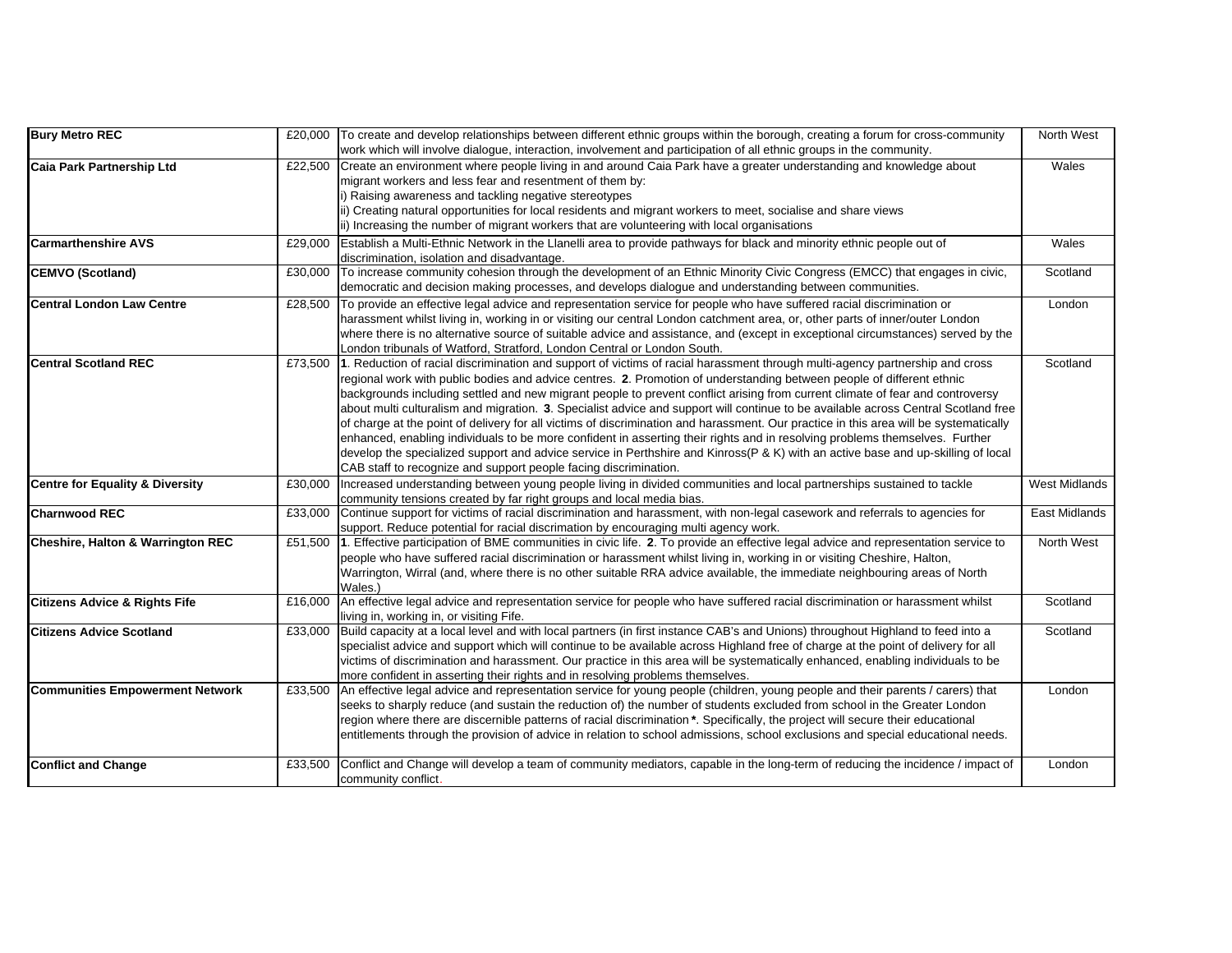| <b>Coventry Law Centre</b>               |         | £33,500 To provide an effective legal advice and representation service to people who have suffered racial discrimination or harassment<br>whilst living in, working in, or visiting Coventry.                                                                                                                                                                                                                                                                                                                                                                                               | <b>West Midlands</b> |
|------------------------------------------|---------|----------------------------------------------------------------------------------------------------------------------------------------------------------------------------------------------------------------------------------------------------------------------------------------------------------------------------------------------------------------------------------------------------------------------------------------------------------------------------------------------------------------------------------------------------------------------------------------------|----------------------|
| <b>Croyden BME Forum</b>                 | £30,000 | Croydon BME Forum members can engage positively, effectively and independently within the decision making forums of<br>Croydon Local Strategic Partnership and be in a position to achieve postitive policy outcomes on behalf of the local BME<br>population.                                                                                                                                                                                                                                                                                                                               | London               |
| <b>Cultural Media Enterprises</b>        | £18,000 | To raise awareness of racial issues, overcome myths and get young people from various secondary schools within<br>Southampton, from different BME, faith and refugee communities through training in broadcasting, hosting and promoting of<br>programmes, and discussions around youth integration.                                                                                                                                                                                                                                                                                         | London               |
| <b>Derby REC</b>                         |         | £20,500 To provide an effective legal advice and representation service to people who have suffered racial discrimination or harassment<br>whilst living in, working in or visiting Derby & Derbyshire.                                                                                                                                                                                                                                                                                                                                                                                      | <b>East Midlands</b> |
| Derbyshire Gypsy Liaison Group           | £23,000 | 1. To develop community integration and to promote cooperation between agencies and committees that may have<br>preconcieved ideas about a group. 2. To build an environment of tolerance and equality across the East Midlands that will<br>assist and develop the community to insist that they have an equal right and access to homes, regardless of their cultural<br>heritage.                                                                                                                                                                                                         | East Midlands        |
| <b>Dorset Community Action</b>           | £22,000 | To establish a platform to challenge the negative perceptions in Dorset about Roma and Irish Travellers by increasing<br>knowledge and understanding of their traditional travel and work patterns.                                                                                                                                                                                                                                                                                                                                                                                          | South West           |
| <b>Dundee CAB</b>                        |         | £20,500 Reduce the potential for racial discrimination or harassment, by providing training and talks to community and voluntary groups<br>in Dundee and Angus.                                                                                                                                                                                                                                                                                                                                                                                                                              | Scotland             |
| <b>Ealing REC</b>                        | £33.000 | To provide an effective legal advice and representation service to people who have suffered racial discrimination or harassment<br>whilst living in, working in, or visiting the Borough of Ealing.                                                                                                                                                                                                                                                                                                                                                                                          | London               |
| <b>East Midlands Economic Network</b>    | £30,000 | Community groups and statutory partners have an improved practical understanding of community bridge building and put this<br>knowledge into practise so that different ethnic communities have a better understanding of each other.                                                                                                                                                                                                                                                                                                                                                        | <b>East Midlands</b> |
| <b>East Midlands Equality Consortium</b> | £43.500 | A reduction in the influence and impact of the Far Right on communities* in the East Midlands (inc.Peterborough & Cambridge.)                                                                                                                                                                                                                                                                                                                                                                                                                                                                | East Midlands        |
| <b>East Staffordshire REC</b>            |         | £66,000 1. To provide effective and efficient response to incidents of race, religious and hate related harassment and discrimination<br>through co-ordination of multi-agency forum by easily accessible reporting and 100% follow up of all reported cases and sharing<br>best practice for continuous improvement. 2. To provide an effective legal advice and representation service to people who<br>have suffered racial discrimination or harassment whilst living in, working in , or visiting South East Staffordshire in particular<br>and the County of Staffordshire in general. | <b>West Midlands</b> |
| <b>Edinburgh &amp; Lothians REC</b>      | £11,000 | An effective advice and assistance service for people who have suffered racial discrimination or harassment whilst living in,<br>working in, or visiting Edinburgh and Lothians.                                                                                                                                                                                                                                                                                                                                                                                                             | Scotland             |
| <b>Enfield Racial Equality Council</b>   |         | £57,000 1. To establish and implement a mechanism for the Strategic Race Forum to feed in the views of Enfield's BME communities to<br>local and regional decision-makers and monitor outcomes. 2. Supporting victims of racial harassment and discrimination<br>through provision of advice, information and outreach services.                                                                                                                                                                                                                                                             | London               |
| <b>Essex REC</b>                         | £15,000 | To provide an effective legal advice and representation service to people who have suffered racial discrimination or harassment<br>whilst living in, working in or visiting Essex County.                                                                                                                                                                                                                                                                                                                                                                                                    | East of England      |
| <b>Ethnic Minorities Law Centre</b>      | £90,000 | Increase the number of practitioners with the requisite skills and expertise providing legal advice and representation at<br>Employment Tribunals and Sheriff Courts to clients in respect of race discrimination matters. This will widen access to racial<br>equality services that are needed, focused and tested for quality and through the litigation process will encourage mainstream<br>organisations to develop their race equality objectives and implementation of them into their local activities.                                                                             | Scotland             |
| Friends, Families & Travellers           | £33,500 | To build awareness and understanding among professionals working within mainstream educational systems to enable them to<br>provide appropriate and culturally sensitive services for the education of Gypsy and Traveller children and young people.                                                                                                                                                                                                                                                                                                                                        | London               |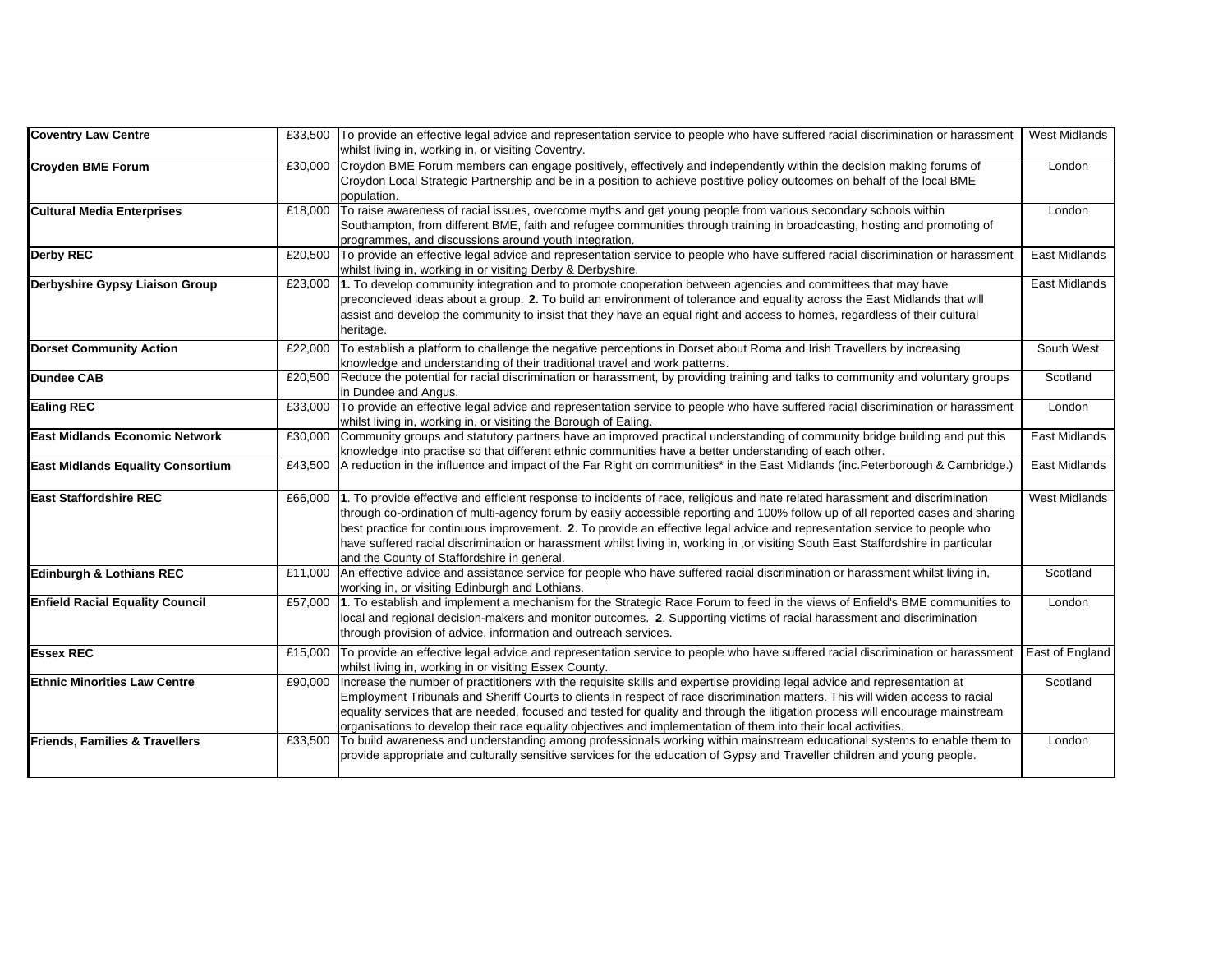| <b>Furness Multi-Cultural Agency</b>    |         | £19,500 To develop a rigorous, consistent system across Criminal Justice and other agencies for recording, monitoring and reviewing      | North West           |
|-----------------------------------------|---------|------------------------------------------------------------------------------------------------------------------------------------------|----------------------|
|                                         |         | practices and policies in respect of Racially Motivated Offending, and racial incidents more broadly, in Cumbria. The work will          |                      |
|                                         |         | also increase routes by which victims of RMO, and BME population more widely, can become aware of and access relevant                    |                      |
|                                         |         | support and services.                                                                                                                    |                      |
| <b>Gateshead Interfaith Forum</b>       | £37,000 | Young people in Gateshead from both the BMER and white/host community (& the wider adult community generally) will benefit               | North East           |
|                                         |         | as racism and racial intolerance / misconceptions are challenged & reduced through the delivery of an anti-racist education              |                      |
|                                         |         | strategy which will promote mutual understanding & tolerance between different ethnic / racial groups so that tensions can be            |                      |
|                                         |         | defused and conflicts resolved.                                                                                                          |                      |
| <b>Gloucestershire REC</b>              | £33,500 | To provide an effective legal advice and representation service to people who have suffered racial discrimination or harassment          | South West           |
|                                         |         | whilst living in, working in, or visiting the County of Gloucestershire.                                                                 |                      |
| <b>Grampian REC</b>                     |         | £33,500 To enhance support to victims of racial discrimination / harassment, increase monitoring of racist incidents and a greater level | Scotland             |
|                                         |         | of partnership working in responding to such incidents.                                                                                  |                      |
| <b>Greenwich CRE</b>                    | £32.500 | To enable people of different ethnic groups to come together to influence the planning design and delivery of local services             | London               |
|                                         |         | through a multi-ethnic forum in Plumstead, whilst providing a mechanism for consultation by different statutory and voluntary            |                      |
|                                         |         | service providers, and ensure that BME communities are integrated into mainstream society.                                               |                      |
| <b>H&amp;F BME</b>                      | £23,000 | To ensure BME communities gain access to services and facilities provided by local council, police, statutory bodies and other           | London               |
|                                         |         | agencies, and the BME wider community participate in themed social-cultural discussion sessions designed to promote                      |                      |
|                                         |         | interaction and understanding.                                                                                                           |                      |
| Hammersmith and Fulham Refugee Forum    | £32,000 | To combat negative stereotypes and promote positive and accurate reporting and thus achieve greater integration by reducing              | London               |
|                                         |         | community tensions through a better understanding of refugees and asylum seekers, and by preventing isolation and                        |                      |
|                                         |         | segragation of communities that feel harassed by media images as RCOs and young refugees are empowered to engage with                    |                      |
|                                         |         | the mainstream media and develop confidence and skills to participate more fully in public life in London.                               |                      |
| <b>Haringey Racial Equality Council</b> |         | £57,000 1. Development of a multi-agency Haringey Strategic Integration Forum (HSIF), which facilitates interaction and participation of | London               |
|                                         |         | new communities and brings their needs to the attention of local stakeholders and tackles prejudices about these communities.            |                      |
|                                         |         | 2. To further develop Haringey Muslim Network & Safety Forum and its Youth Sub-Committee through which young Muslims                     |                      |
|                                         |         | have a route in engaging and influencing local policies and partnerships. 3. To provide an effective legal advice and                    |                      |
|                                         |         | representation service to people who have suffered racial discrimination or harassment whilst living in, working in, or visiting         |                      |
|                                         |         | Haringey Borough.                                                                                                                        |                      |
| <b>Harrow REC</b>                       | £25.000 | To bring together different groups of people (including young people) to identify and diffuse emerging tensions through role             | London               |
|                                         |         | models, breakdown stereotypes within Harrow in view of the recent terrorist activities.                                                  |                      |
| <b>Hillingdon REC</b>                   | £30,000 | To facilitate a common platform for the segregated communities in London Borough of Hillingdon the opportunity to interact and           | London               |
|                                         |         | breakdown the barriers to integration and community cohesion caused by the fear of unknown.                                              |                      |
| Hope                                    | £15,000 | To increase representation from new BME community groups on existing and developing community bodies, forums and                         | <b>West Midlands</b> |
|                                         |         | groups.                                                                                                                                  |                      |
| <b>Hounslow REC</b>                     | £65,500 | 1. Provide support to victims of racial harassment and reduce the potential for racial harassment by encouraging the local multi         | London               |
|                                         |         | agency partnership to initiate joint initiatives in Hounslow. 2. An effective legal advice and representation service for people         |                      |
|                                         |         | who have suffered racial discrimination or harassment whilst living in, working in, or visiting Hounslow.                                |                      |
| <b>Hoxton Bibliotech trading as The</b> |         | £20,000 To promote compliance of start-up businesses led by people from the Turkish-Kurdish and African / Caribbean ethnic groups        | London               |
|                                         |         |                                                                                                                                          |                      |
| Innovatory                              |         | with the Olympic objectives of quality, diversity and sustainability.                                                                    |                      |
| InfoBuzz                                | £15,000 | Groups of young people in Gloucestershire schools will question their own pre-conceived myths and misconceptions around                  | London               |
|                                         |         | race and culture, with particular emphasis on asylum seekers, gain an understanding of cultural and religious beliefs and life           |                      |
|                                         |         | styles and gain an understanding of racial and ethnic origins.                                                                           |                      |
| Ipswich and Suffolk REC                 | £53.000 | To develop practical support and advice for employers across Suffolk to implement effective employment policies and practices            | East of England      |
|                                         |         | to prevent racial harassment and discrimination at work.                                                                                 |                      |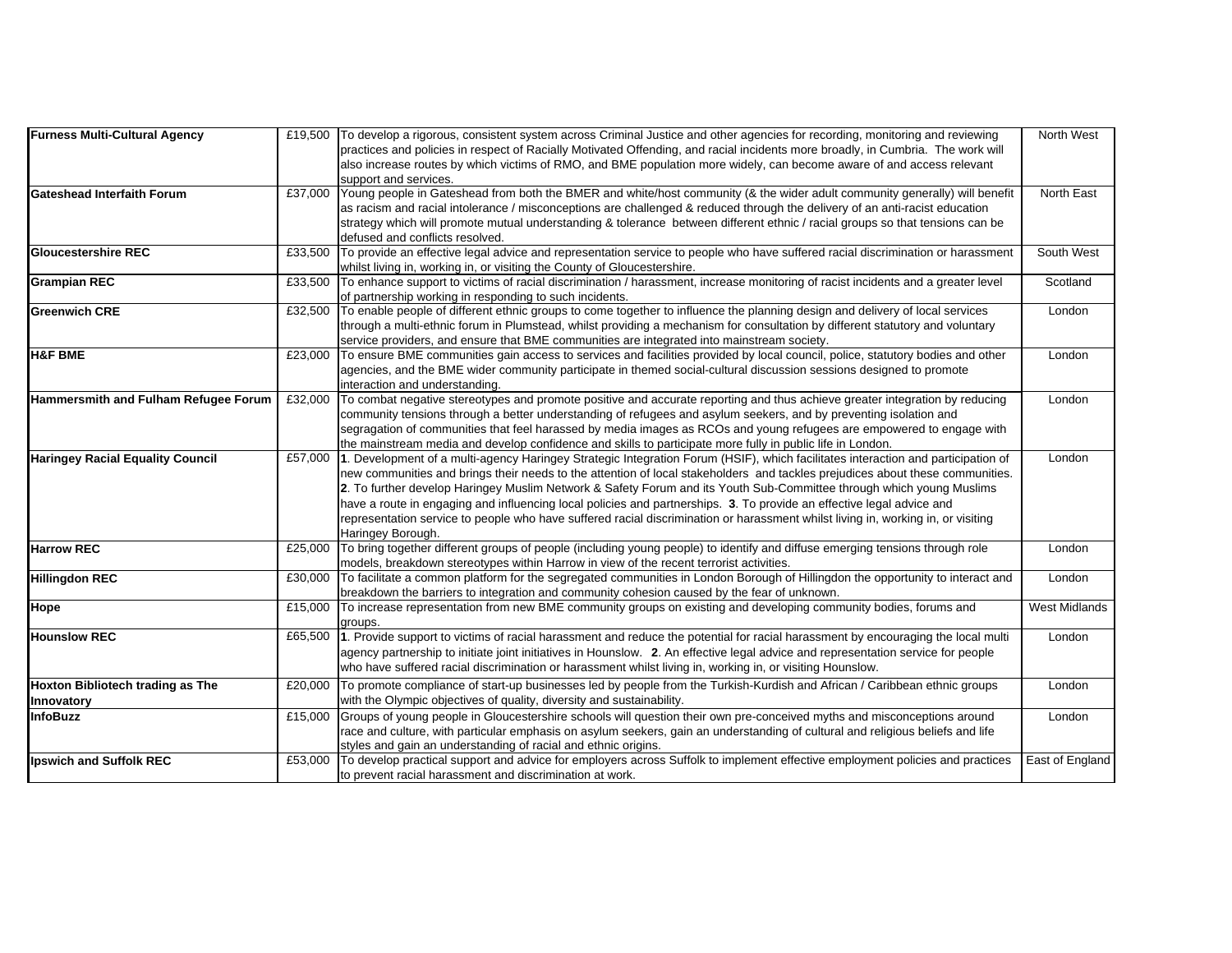| Kajans Women's Enterprise Ltd             |         | £34,500 Aston is culturally diverse and has recently experienced inter-ethnic conflict. Therefore the outcome that this project will produce | West Midlands        |
|-------------------------------------------|---------|----------------------------------------------------------------------------------------------------------------------------------------------|----------------------|
|                                           |         | will be to prevent inter-community conflict amongst young people in the Aston area by:                                                       |                      |
|                                           |         | a) Bringing young people together from various cultural groups so that some of the barriers that may exist can be addressed.                 |                      |
|                                           |         | b) Providing an opportunity for them to work together on a high profile project where the theme is 'Freedom of Expression'.                  |                      |
|                                           |         |                                                                                                                                              |                      |
| <b>Kingston REC</b>                       | £36,000 | To provide an effective legal advice and representation service to people who have suffered racial discrimination or harassment              | London               |
|                                           |         | whilst living in, working in, or visiting the Royal Borough of Kingston upon Thames.                                                         |                      |
| <b>Kirklees REC</b>                       |         | £34,000 To provide anti-racist work with young people in Kirklees, with the aim of challenging and changing behaviours amongst young         | Yorkshire &          |
|                                           |         | people that arise out of racially motivated tensions.                                                                                        | Humber               |
| <b>Leeds Gypsy and Traveller Exchange</b> | £43.500 | We will enable much increased civic participation by Gypsy and Traveller people in Leeds and a greater understanding by                      | North                |
|                                           |         | settled communities of the issues affecting Gypsy and Traveller people                                                                       |                      |
| <b>Lincolnshire REC</b>                   |         | £22,250 1. Develop a set of clear guiding community principles for the LREC to undertake community support and development worl              | <b>East Midlands</b> |
|                                           |         | that will promote positive community relations and tackle intercommunity conflict between people from different race and faith               |                      |
|                                           |         | backgrounds. 2. Promote positive identities which will aid a sense of togetherness and belonging amongst people from all                     |                      |
|                                           |         | social, cultural, faith and community backgrounds.                                                                                           |                      |
| <b>Liverpool Network For Change</b>       |         | £20,000 The establishment of a Forum of Support for those communities experiencing racial harassment, particularly migrant workers,          | North West           |
|                                           |         | refugees and asylum seekers and people of faith, so that through mutual sharing of experience they can guide and deepen the                  |                      |
|                                           |         | work of agencies monitoring racial harassment.                                                                                               |                      |
| <b>London Discrimination Unit</b>         |         | £120,000 To provide an effective legal advice and representation service to people who have suffered racial discrimination or harassment     | London               |
|                                           |         | whilst living in, working in, or visiting London.                                                                                            |                      |
| <b>London Gypsy and Traveller Unit</b>    |         | £25,000 Travellers are empowered to access learning opportunities and skills development.                                                    | London               |
| <b>Luton Equalities Agency</b>            | £33,000 | To provide inter-community conflict prevention and resolution through support for victims of racial harassment and by a                      | East of England      |
|                                           |         | programme of action to tackle race hate crime and Islamophobia.                                                                              |                      |
| <b>Medway REC</b>                         |         | £30,500 1. Improve and sustain BME voice and representation on local decision making bodies by advertising, selecting, training and          | South East           |
|                                           |         | supporting BME Delegates. 2. Build confident and cohesive communities of BME young people by auditing established faith                      |                      |
|                                           |         | centres and community groups, developing a knowledge base for cross cultural networks of BME young people.                                   |                      |
| <b>Merton REP</b>                         |         | £20,000 To continue to develop an effective corporate approach to race equality culminating in the production of added themes for the        | London               |
|                                           |         | Race Equality Toolkit, achieved in partnership with stakeholders subscribing to the aims of the local strategic partnership.                 |                      |
|                                           |         |                                                                                                                                              |                      |
| <b>Milton Keynes REC</b>                  |         | £42,000 1. To facilitate and coordinate a sustainable multi ethnic, multi agency partnership of those who live and work in the Wolverton     | South East           |
|                                           |         | and Central areas. Offer support and advise to these partnerships on ways to build better community relations and encourage                  |                      |
|                                           |         | debate and discussion so as to promote community self help rather than outside agencies placing models on the community. 2.                  |                      |
|                                           |         | An effective second tier consultancy and assisted casework service for RECs and other local advice to people who have                        |                      |
|                                           |         | suffered racial discrimination or harassment whilst living in, working in, or visiting the Milton Keynes.                                    |                      |
| <b>IMOSAIC</b>                            | £20,000 | Black, Asian & Mixed Parentage (BAMP) families in Brighton and Hove will become empowered to challenge racism and                            | London               |
|                                           |         | bullying though the delivery of training to both school pupils and those that work in education.                                             |                      |
| <b>NCBI Lancashire</b>                    |         | £33,500 To further develop the resilience of communities in the Lancaster District to deal with conflict and intergroup tension by training  | North West           |
|                                           |         | teams of community listeners with the skills to celebrate diversity; build coalitions; to intervene in conflict and increase the             |                      |
|                                           |         | capacity for dialogue and understanding between different social groups in the District.                                                     |                      |
| <b>Newcastle Law Centre</b>               |         | £47,000 To provide an effective legal advice and representation service to people who have suffered racial discrimination or harassment      | North East           |
|                                           |         | whilst living in, working in, or visiting the North East and, in particular Tyne & Wear & Northumberland.                                    |                      |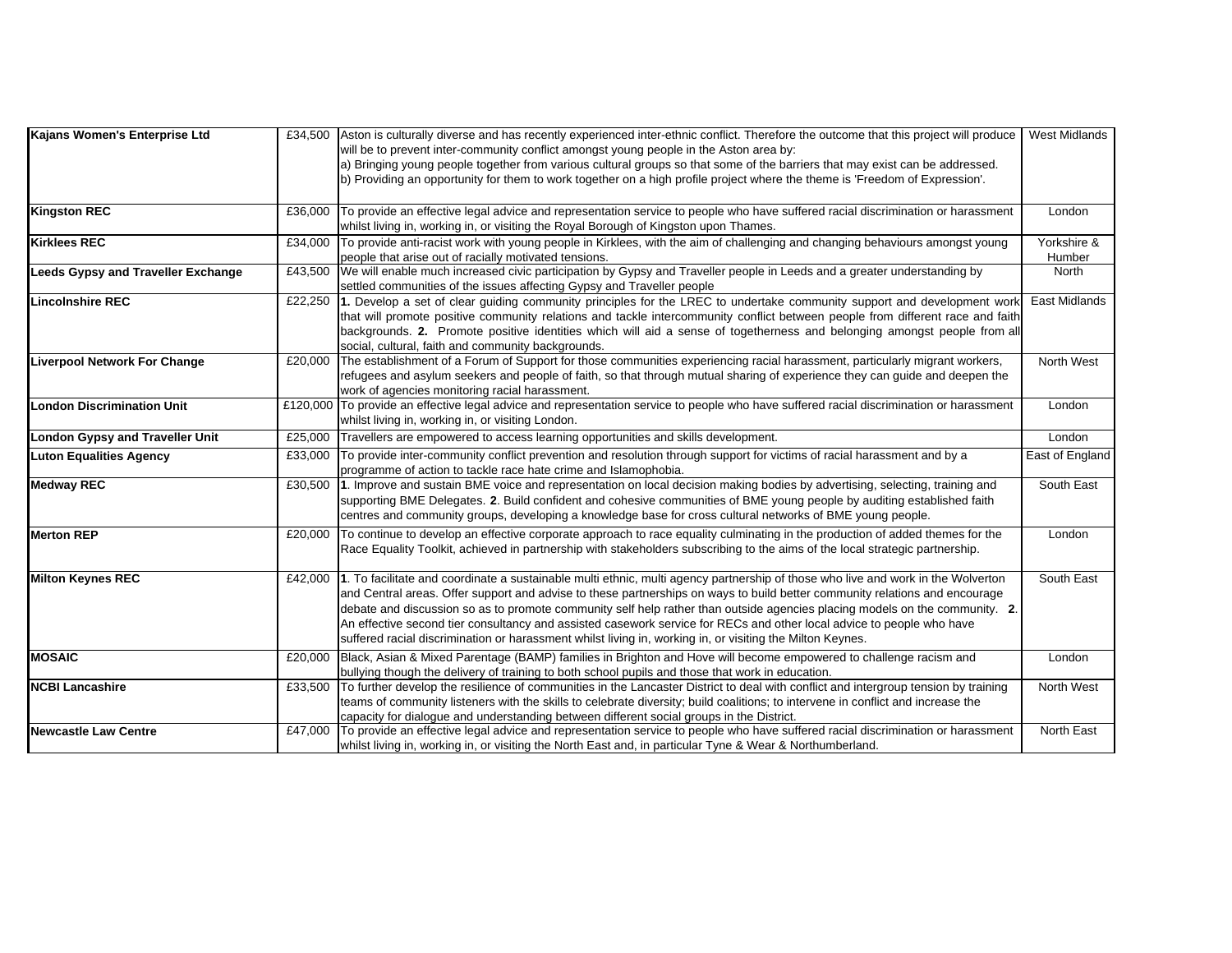| Newham Monitoring Project               |         | £32,500 1. To provide and expand the Newham Monitoring Project [NMP] 24-hour Emergency Service (ES) helpline to people from             | London               |
|-----------------------------------------|---------|-----------------------------------------------------------------------------------------------------------------------------------------|----------------------|
|                                         |         | BME/Refugee/Asylum seeker backgrounds, in cases of racial harassment and/or related statutory and police response /                     |                      |
|                                         |         | misconduct issues, where race is a factor, by offering immediate and specialist assistance, to be staffed out of office hours by        |                      |
|                                         |         | trained volunteers. 2. To provide casework support to people of BME / Refugee / Asylum Seeker backgrounds suffering racial              |                      |
|                                         |         | harassment and/or related statutory and police response / misconduct issues (including anti-terror policing), where race is a           |                      |
|                                         |         | factor, in the form of advice, information, legal assistance and advocacy.                                                              |                      |
| North Wales REN                         | £32,500 | To provide support work for victims of race discrimination and/or racial harassment which does not involve pre-litigation or            | Wales                |
|                                         |         | litigation activity in North Wales, and improve the understanding and sensitivity of other agencies in North Wales to support           |                      |
|                                         |         | racial harassment cases.                                                                                                                |                      |
| <b>North Kensington Law Centre</b>      | £39,000 | To intervene, prevent and reduce levels of school exclusions in primary and secondary schools among children from BME                   | London               |
|                                         |         | communities by supporting parents and carers through early resolution of disputes, and providing advocacy and                           |                      |
|                                         |         | representation.                                                                                                                         |                      |
| North Staffordshire REC                 |         | £33,500 1. Advice and assistance provided to victims of racial harassment and discrimination and strategies developed to prevent and    | <b>West Midlands</b> |
|                                         |         | address racial discrimination. 2. Conflict resolution strategies developed to address and prevent tensions between different            |                      |
|                                         |         | ethnic minorities in Stoke-on-Trent and neighbouring areas with particular focus on Czech Roma and Polish communities.                  |                      |
|                                         |         |                                                                                                                                         |                      |
| <b>North West Kent REC</b>              |         | £21,500 To provide an effective legal advice and representation service to people who have suffered racial discrimination or harassment | South East           |
|                                         |         | whilst living in, working in, or visiting North West Kent.                                                                              |                      |
| <b>Northamptonshire REC</b>             | £33.500 | An effective legal advice and representation service for people who have suffered racial discrimination or harassment whilst            | East Midlands        |
|                                         |         | living in, working in, or visiting Northamptonshire.                                                                                    |                      |
| <b>Norwich &amp; Norfolk REC</b>        | £45,000 | 1. To increase the employability of young BME people in developing skills required in IT and media industries. 2. Development           | East of England      |
|                                         |         | of a "Civic Leader Shadowing Scheme" to give BME people an insight into civic life as a means of promoting active involvement           |                      |
|                                         |         | of these groups in areas of civic life where they are currently heavily under-represented                                               |                      |
| <b>Nottingham REC</b>                   |         | £32,500 An effective legal advice and representation service for people who have suffered racial discrimination or harassment whilst    | East Midlands        |
|                                         |         | living in, working in, or visiting Nottinghamshire.                                                                                     |                      |
| <b>Oldham Race Equality Partnership</b> | £30,500 | 1. Community Dialogue Project: - To improve relationships between different communities through the encouragement of                    | North West           |
|                                         |         | honest reflection, dialogue and interaction between Oldham's segregated communities. 2. Community Newsletters: 2                        |                      |
|                                         |         | community magazines produced & distributed in areas of conflict & far right activity to strengthen communities ability to resist        |                      |
|                                         |         | racist politics.                                                                                                                        |                      |
| <b>Oxfordshire REC</b>                  |         | £67,000 1. To consolidate and expand an existing framework in which small, medium and large enterprises can come together to            | South East           |
|                                         |         | produce, publicise and put into practice equal opportunities and diversity policies on employment in Oxfordshire. 2. Provide an         |                      |
|                                         |         | effective legal advice and representation service to people who have suffered racial discrimination or harassment whilst living in      |                      |
|                                         |         | or working in Oxfordshire, and to ensure that people in Oxfordshire are aware of their rights and can be helped to pursue their         |                      |
|                                         |         | complaints through a Tribunal or the County Court (through provision of advice & advertising.)                                          |                      |
| <b>Peterborough REC</b>                 | £55,000 | 1. Provision for advice and support for people who have experienced: racial discrimination or harassment in employment or               | East of England      |
|                                         |         | when accessing goods, facilities and services; criminal offence or harassment where race of the client is a factor; the need for        |                      |
|                                         |         | immigration of asylum casework where the race of the client is a factor. 2. Greater community cohesion through identifying and          |                      |
|                                         |         | diffusing inter community youth conflict / tensions.                                                                                    |                      |
| <b>Plymouth &amp; District REC</b>      | £23.000 | To ensure that everyone has a right to a fair outcome and that no-one is disadvantaged by continuing and developing the                 | South West           |
|                                         |         | current support and advocacy service to BME individuals who have experienced racial harassment and/or racial discrimination,            |                      |
|                                         |         | including one to one support and group work.                                                                                            |                      |
| Powys Association of Vol. Org           | £29,000 | To develop a diverse ethnic support network in North Powys that provides a focus for equality issues, the dissemination of              | Wales                |
|                                         |         | information and a means of linking into local decision making and planning processes.                                                   |                      |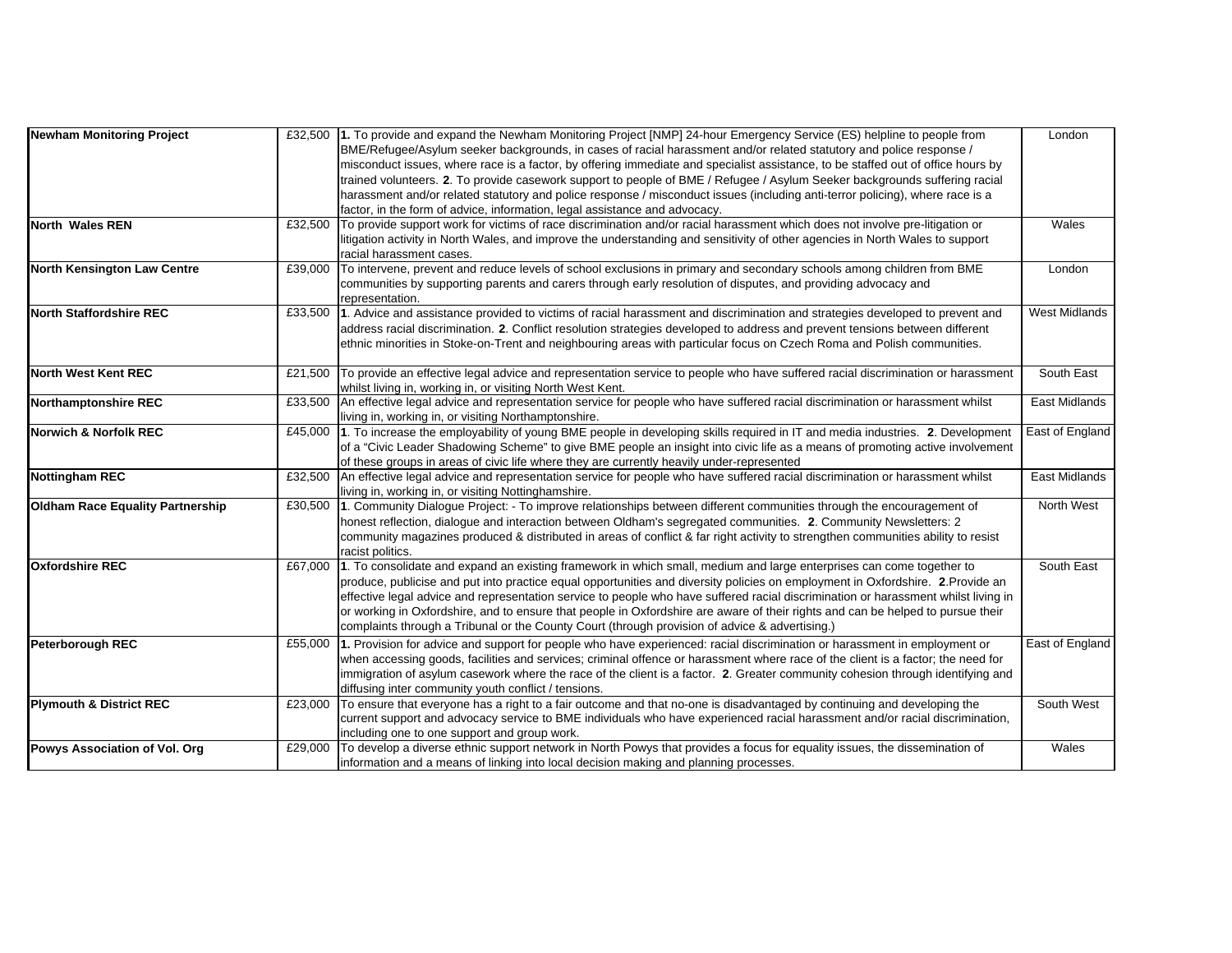| <b>Preston &amp; W. Lancs REC</b>        |         | £123,500 1. To provide an effective Legal advice and representation service to victims of race discrimination or harassment whilst living | North West           |
|------------------------------------------|---------|-------------------------------------------------------------------------------------------------------------------------------------------|----------------------|
|                                          |         | in, working in, or visiting Lancashire. 2. Individuals experiencing racial harassment across Preston and Western Lancashire will          |                      |
|                                          |         | be supported through casework services along with improved working relationships with police and multi-agency panels will be              |                      |
|                                          |         | assisted in targeting resources to areas of concern. 3. Effective and constructive communication between Traveller                        |                      |
|                                          |         | communities, settled communities and public bodies in East Lancashire.                                                                    |                      |
| <b>Race Equality Action for Lewisham</b> | £30.000 | Inter-Community Conflict Prevention and Resolution (Youth Work)                                                                           | London               |
|                                          |         | A. Social Responsibility Programme                                                                                                        |                      |
|                                          |         | B. Popular Education Youth Programme                                                                                                      |                      |
|                                          |         | C. Youth Diversion & Development Programme                                                                                                |                      |
| <b>Race Equality First</b>               | £19.500 | To provide an effective legal advice and representation service to people who have suffered racial discrimination or harassment           | Wales                |
|                                          |         | whilst living in, working in, or visiting the Vale of Glamorgan.                                                                          |                      |
| <b>Race Equality Sandwell</b>            | £30,000 | Young people and key stakeholders in the community will work together to develop strategies to address the rising influence of            | <b>West Midlands</b> |
|                                          |         | extreme and radical groups, encourage integration of different groups and improve community cohesion and contribute toward                |                      |
|                                          |         | policy development in youth and community work in Sandwell.                                                                               |                      |
| <b>Ravensthorpe Community Centre</b>     | £33.500 | Improved access to a range of services among the local community, including South Asian i.e Pakistanis, Middle Eastern i.e                | Yorkshire &          |
|                                          |         | Kurds and Iragis, Eastern Europeans i.e Hungarians, the indigenous community etc. through a more effective signposting &                  | Humber               |
|                                          |         | advice service. Increased understanding of various community cultures in Ravenshthorpe, by providing opportunity for the                  |                      |
|                                          |         | community to come together and exchange views.                                                                                            |                      |
| <b>Reading REC</b>                       | £30,000 | To counter extremism, resolve conflicts and engage all sections of the community in Reading through an action plan.                       | South West           |
| <b>Redbridge REC</b>                     | £60,000 | 1. Increased community participation in combatting racist harassment including support for victims of racial harassment. 2.               | London               |
|                                          |         | Promoting community cohesion and preventing racist harassment through increasing awareness and countering racist ideas                    |                      |
|                                          |         | and influences.                                                                                                                           |                      |
| <b>REWM</b>                              | £49,000 | 1. To reduce the potential of inter-community conflict between Muslims and other communities and raise awareness of Muslim                | <b>West Midlands</b> |
|                                          |         | communities in Britain 2. To participate and service West Midlands wide community response team to help coordinate a                      |                      |
|                                          |         | response to incidents impacting on inter-ethnic community relations (terrorism or inter-ethnic disturbances.) 3. To evaluate the          |                      |
|                                          |         | arrangements made by local authorities and others to identify neighbourhoods and situations at risk from community                        |                      |
|                                          |         | fragmentation and to promote community cohesion, and to support the improvement of race and ethnic relations with                         |                      |
|                                          |         | provisions in Local Area agreements. 4. To explore the inter-ethnic bridge-building and integrative 'social capital' of people of         |                      |
|                                          |         | mixed-race origin by creating a forum of mixed-race people from different employment backgrounds to explore issues of inter-              |                      |
|                                          |         | ethnic cohesion. 5. To extend activities aimed at marginalising racist far-right extremists by analysing and disseminating                |                      |
|                                          |         | electoral results of far right extremists 2007 servicing the Midlands-wide network for monitoring racial extremism and                    |                      |
|                                          |         | persuading and supporting local race equality councils to become more involved and effective in countering the threat from the fa         |                      |
|                                          |         |                                                                                                                                           |                      |
| <b>ROTA</b>                              | £40,000 | 1. To reduce the potential for racial discrimination or harrassment in London boroughs by encouraging the local Safer                     | London               |
|                                          |         | Neighbourhood Teams (SNTs), criminal justice agencies, Victim Support, voluntary & community sector (VCS) bodies and faith-               |                      |
|                                          |         | based organisations to concentrate resources on (a) types of racist violence (b) types of victims and perpetrators and (c)                |                      |
|                                          |         | geographical areas that the study will identify as being on the increase in hate crime statistics. 2. To produce models for short-        |                      |
|                                          |         | term conflict resolution and long-term prevention of racist violence.                                                                     |                      |
| <b>Sheffield Racial Equality Council</b> | £30,000 | To provide an effective legal advice and representation service to people who have suffered racial discrimination or harassment           | Yorkshire &          |
|                                          |         | whilst living in, working in, or visiting South Yorkshire.                                                                                | Humber               |
| <b>Slough REC</b>                        | £33,500 | To provide an effective legal advice and representation service to people who have suffered racial discrimination or harassment           | South East           |
|                                          |         | whilst living in, working in, or visiting Slough & surrounding areas such as Windsor & Maidenhead.                                        |                      |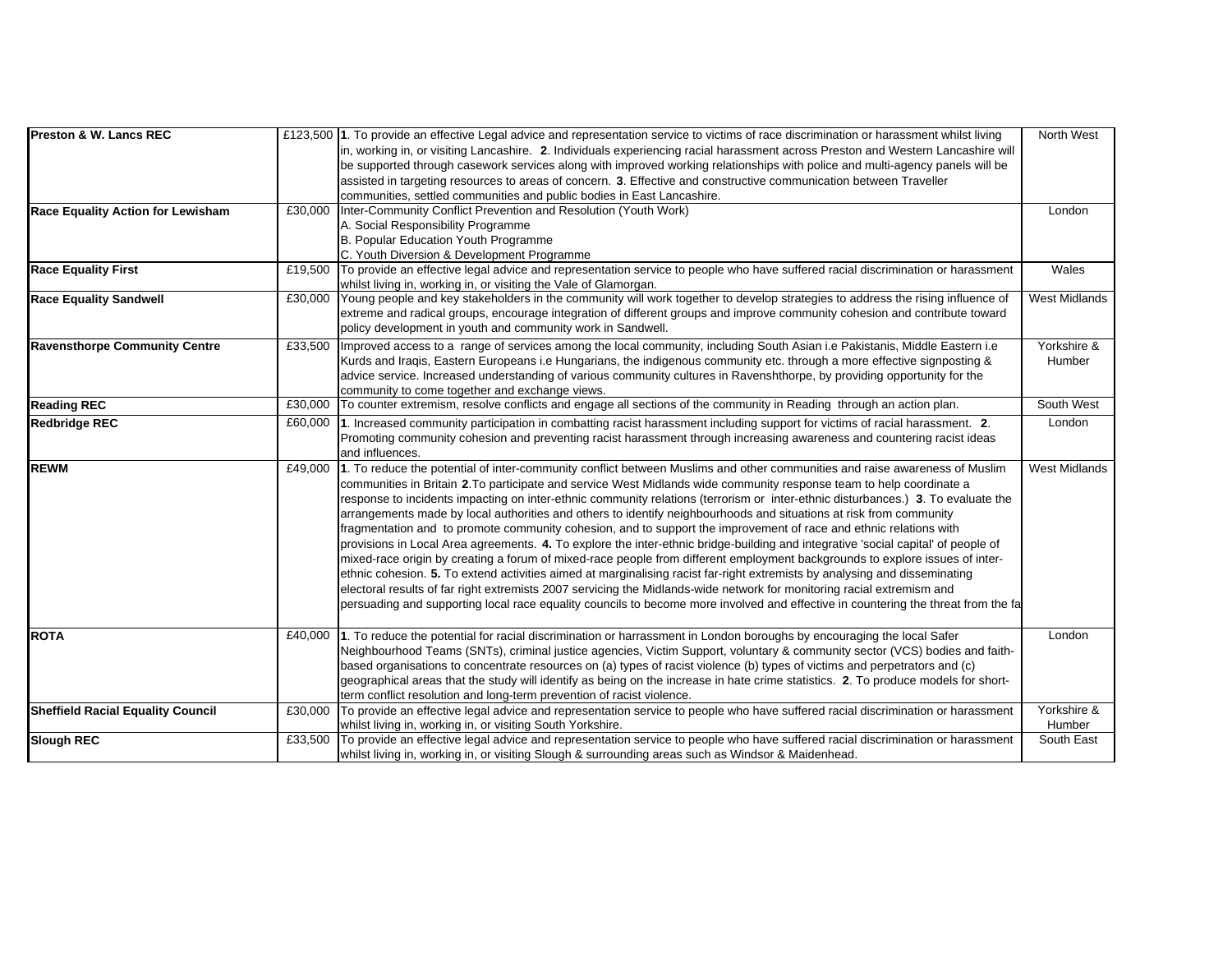| <b>Soft Touch Arts Limited</b>                 |         | £20,000 Positive interaction between young Gypsies and Travellers and 'settled' young people in Leicestershire and input by Gypsies                                                                                                                                                                                                                                                                                                                                                                                                                             | East Midlands        |
|------------------------------------------------|---------|-----------------------------------------------------------------------------------------------------------------------------------------------------------------------------------------------------------------------------------------------------------------------------------------------------------------------------------------------------------------------------------------------------------------------------------------------------------------------------------------------------------------------------------------------------------------|----------------------|
|                                                |         | and Travellers into services and activities for young people in the area.                                                                                                                                                                                                                                                                                                                                                                                                                                                                                       |                      |
|                                                |         | (This is Year 2 of the project and the project work towards producing a new booklet which documents dialogue between                                                                                                                                                                                                                                                                                                                                                                                                                                            |                      |
|                                                |         | Gypsies and Travellers and Settled Youth.)                                                                                                                                                                                                                                                                                                                                                                                                                                                                                                                      |                      |
| <b>Southall Community Alliance</b>             | £20,500 | To increase the levels of positive contact for people form different racial groups in a way that will challenge racial stereotypes                                                                                                                                                                                                                                                                                                                                                                                                                              | London               |
|                                                |         | and overcome barriers of mistrust and cultural ignorance.                                                                                                                                                                                                                                                                                                                                                                                                                                                                                                       |                      |
| <b>Specialist Mediation in Lancashire East</b> | £32,000 | To engage with young people from different groups and provide opportunities for LEAP (a conflict resolution agency) to work in<br>partnership with SMILE on tackling Anti-Social Behaviour.                                                                                                                                                                                                                                                                                                                                                                     | North West           |
| <b>Stop Hate UK</b>                            |         | £10,000 To promote cohesion between different ethnic groups in Beeston and Batley through increased understanding of different                                                                                                                                                                                                                                                                                                                                                                                                                                  | Yorkshire &          |
|                                                |         | groups and interfaith work.                                                                                                                                                                                                                                                                                                                                                                                                                                                                                                                                     | Humber               |
| <b>Sunderland Bangladeshi Community</b>        | £27,000 | Increased participation of BME communities in voluntary organisations, local strategic partnerships and board members of key                                                                                                                                                                                                                                                                                                                                                                                                                                    | North East           |
| Centre                                         |         | bodies in Sunderland including, among other, schools, prisons and local councils.                                                                                                                                                                                                                                                                                                                                                                                                                                                                               |                      |
| <b>Support Against Racist Incidents (SARI)</b> | £33,500 | To resolve and prevent racially motivated crime and / or inter-community conflict and to promote inclusive neighbourhoods by<br>providing community safety advice, assessment and installations to all cases of racial harassment referred to S.A.R.I. from<br>Bristol, Bath and North East Somerset, South Gloucestershire and North Somerset.                                                                                                                                                                                                                 | South West           |
| <b>Swansea REC</b>                             |         | £33,000 An effective legal advice and representation service for people who have suffered racial discrimination or harassment whilst<br>living in, working in, or visiting Swansea and Neath Talbot.                                                                                                                                                                                                                                                                                                                                                            | Wales                |
| <b>Swindon REC</b>                             | £20,000 | To provide support and advocacy for individuals who experience racial discrimination and harassment / violence in Swindon.                                                                                                                                                                                                                                                                                                                                                                                                                                      | South West           |
| <b>Tameside REC</b>                            |         | £120,000 To provide an effective legal advice and representation service to people who have suffered racial discrimination or harassment                                                                                                                                                                                                                                                                                                                                                                                                                        | North West           |
|                                                |         | whilst living in, working in or visiting the 10 Greater Manchester districts of Manchester, Trafford, Salford, Stockport, Tameside,<br>Rochdale, Wigan, Oldham, Bolton, Bury.                                                                                                                                                                                                                                                                                                                                                                                   |                      |
| <b>Telford REDP</b>                            |         | £30,000 Provide a coordinated approach to identifying and supporting people who have experienced racial harasssment and<br>discrimination in Telford and Wrekin.                                                                                                                                                                                                                                                                                                                                                                                                | <b>West Midlands</b> |
| The Avenues Youth Project                      |         | £15,500 To develop a programme of activities on a Tuesday evening designed to bring young people from different ethnic communities<br>together and breakdown local barriers between groups of young people leading to a more diverse range of young people<br>attending the youth club.                                                                                                                                                                                                                                                                         | London               |
| The Greenhouse Play and Arts Project           |         | £33,500 To bring young people form Liverpool's diverse communities together, to develop and participate in weekly programmes of<br>work that transend geographical and cultural boundaries and lead to greater understanding between communities.                                                                                                                                                                                                                                                                                                               | North West           |
| The Haven, Wolverhampton                       |         | £30,000 Asian and African Caribbean women affected by domestic abuse are supported to make independent choices about whether<br>and how to proceed with charges and cases against violations of their human rights and service is developed as part of a multi-<br>agency approach to delivering a coordinated response to BME DV survivors.                                                                                                                                                                                                                    | <b>West Midlands</b> |
| The Race Equality Centre                       |         | £33,500 To increase access to advice, assistance and support among people who have suffered racial harassment or discrimination<br>within Leicester.                                                                                                                                                                                                                                                                                                                                                                                                            | East Midlands        |
| The Scottish Refugee Council                   | £48,000 | To continue to drive the delivery of a shared Scottish community development strategy agreed with and implemented by a<br>range of partners and local communities. This strategy will improve integration and facilitate:<br>· Sustainable, independent and democratic refugee community organisations<br>. Improved community cohesion through the development of social bridges<br>. Individual refugee activists playing a visible role in local communities<br>. Progress on gender specific work that promotes the rights and well-being of refugee women. | Scotland             |
| <b>UNITE Ltd</b>                               | £24,500 | Individuals in Middlesbrough and Sunderland will feel more confident in tackling inter-racial conflict and tension though a<br>schools programme of conflict resolution training to students and also honing mediators skills through a professional<br>development programe of mentoring and casework.                                                                                                                                                                                                                                                         | North East           |